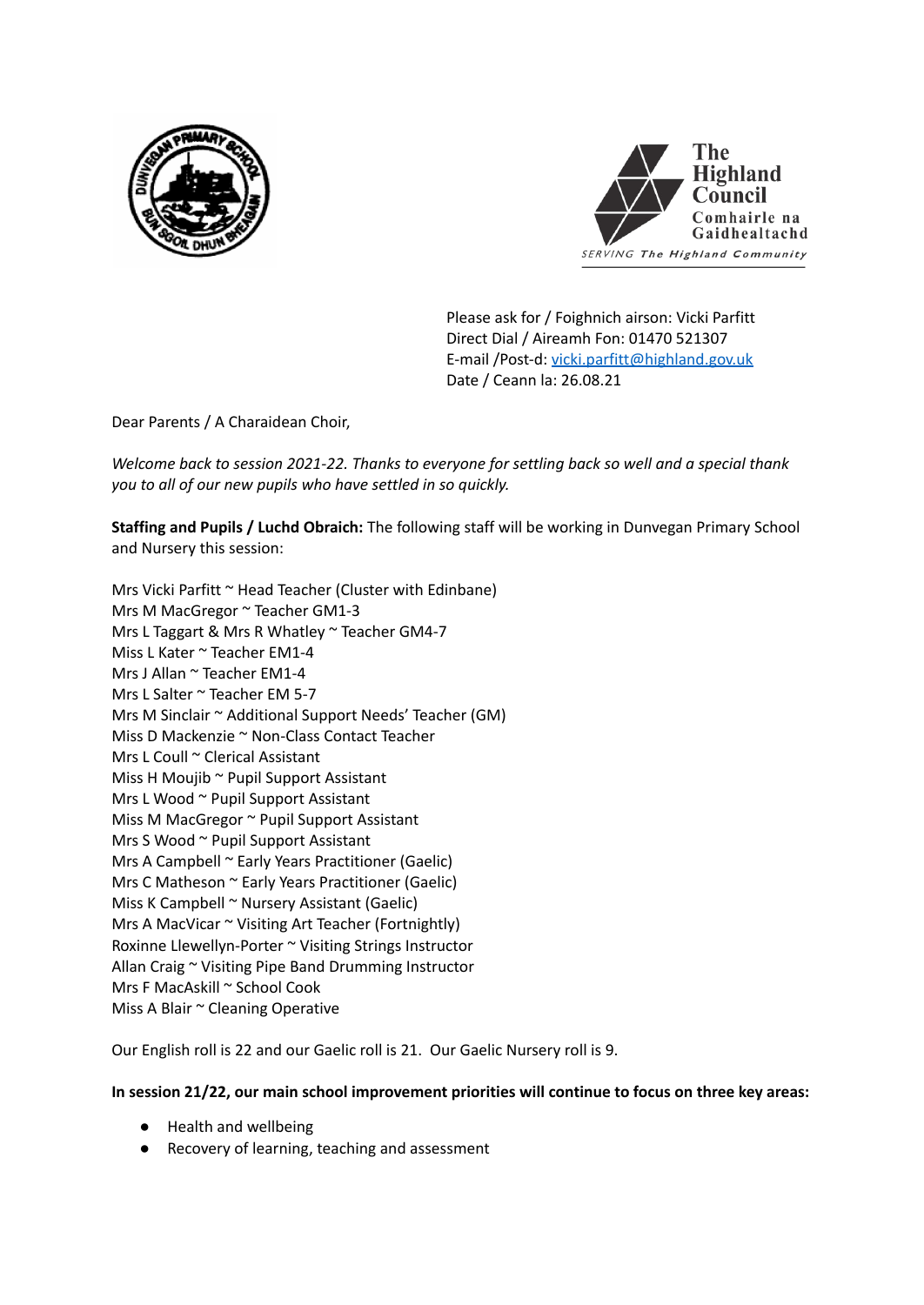● Attainment in session 21/22 (focusing on identifying new or widened gaps caused by the Covid-19 situation)

Ever ambitious, we are also keen to take forward our pupil learning profiles, develop our interdisciplinary topic planning and our interest in developing learning through play!

**School Dinner Money / Airgead Dinneir:** We are delighted to learn that free school lunches are now being offered to our P4 children.

For P5-P7 the cost of these will be £2.30 per day days - £4.60 days - £6.90 days - £9.20 days - £11.50

**Homework / Obair Dachaigh:** Reading/homework journals will be given to all learners again this year and daily reading remains a priority. We would be very grateful if you could regularly add your comments to these records too. Please can you listen to your children read as often as you can and discuss the stories / events etc. afterwards. Please also continue reading to your child, this is so important at all ages.

In addition to regular reading and book talk, class teachers will sent home spelling and time tables/number practice along with additional games and website recommendations for you to use. Older children may bring home project work.

**Visitors / Neach-tadhail:** If you are visiting the school for any reason, please report to the office on arrival. Thank you.

**Absences / Neo-Lathaireachdean:** If your child is going to be absent from nursery or school, please can you give this information to the school in advance. If your child is absent unexpectedly on any given day, please phone the school on 01470 521307 before 09.30am. If you suspect that your child has COVID related symptoms, please seek advice from Health Protect Scotland on **hps.scot.nhs.uk** or **nhsinform.scot/campaigns/test-and-protect**

**Forest School & Outdoor Learning / Sgoil na Coille:** Please ensure that your child has wellies and waterproofs in school all the time as these sessions will be running at different times through the week.

**Clothing / Aodach:** Please can you write your child's name on their clothing, especially school jumpers. This helps us so much when we are trying to return 'lost items'. Please could we ask all children to bring in a pair of indoor crocs, trainers or shoes that will only be worn inside the school building. This will help to keep our carpets, cushions, rugs etc. clean and dry. IF you prefer, wellies for outside play are a great alternative. While we have the hotter weather, you can send sunscreen into school with your child, but they will need to apply this themselves.

**Music /Ceol:** We continue to have music tuition for Pipe Band Drumming and Strings, both virtually and in school lessons. There will be a Strings Showcase on 2<sup>nd</sup> September while Roxinne the teacher is in school with us, to see if there are any other children interested in starting lessons. Lynne Brown will also be joining us for a Clarinet presentation on 27<sup>th</sup> September. We are also hoping to restart Chanter lessons on Tuesdays. Please let us know if your child is keen to begin a musical instrument. There is now no charge for these lessons.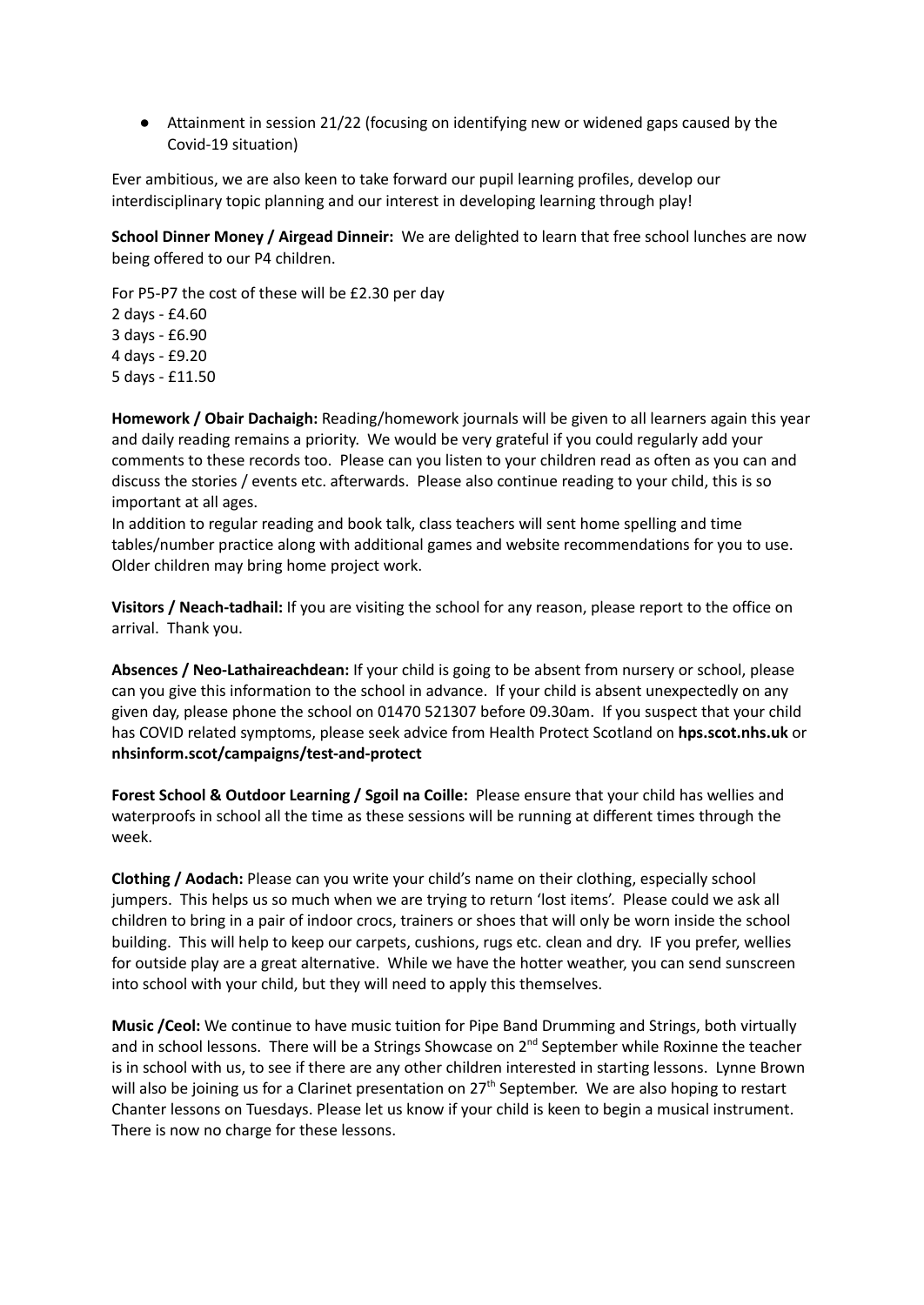**Class blogs / Blog na Clàs:** We are aiming to post at least once a week in our class blogs, sometimes more than that so you can see what we have been up to in class, whether that is a specific blog, or closed Facebook group. More information to follow from class teachers.

# **Afterschool Clubs / Club na Sgoile**

**Jaggy Thistles:** Nan will be starting up her Jaggy Thistles music group (For age 6 +) on a Monday from 3.15pm – 4.15pm. If your child would be interested in learning the Tin Whistle or Recorder, please let us know and come along and join in.

**'Sunday School Club':** On Thursdays 3.30-4.30pm Mrs Allan will be running an afterschool club in her classroom, P2-7 for the first term and after the October breakP1-7. It will be exploring the Christian faith through song, dance, craft, games, drama and most importantly ….fun!.

**Nursery / Sgoil Araich:** Our nursery is open full time hours, from 9am – 3pm each day.

- Please can children have a pair of indoor shoes (NOT slippers), a change of clothes and a waterproof jacket each day.
- If you would like to send sun cream into the nursery for the hotter days and smidge for the midge days, please do so along with written permission from home that nursery staff are allowed to apply this.
- There will be no set 'Forest Schools' session for our nursery this term. The children will spend a lot of time exploring the outdoors during their sessions every day.
- If you have any issues or queries about the nursery, then please feel free to email Catherine on [catherine.matheson@highland.gov.uk](mailto:catherine.matheson@highland.gov.uk) or Alison on [alison.campbell3@highland.gov.uk](mailto:alison.campbell3@highland.gov.uk) anytime.

**Car Wash / Nighe Charaichean:** The school is organising a Car Wash fundraiser on Friday 17 th September, from 4-6pm. More details to follow.

**National Pirate Day / Latha nan spùinneadair:** National Pirate day is on Sunday 19 th of Septembers, so we will celebrate this in school on Friday 17<sup>th</sup>, children can come dressed as a pirate to school that day, if they'd like!

**Library / Leabharlann:** The Library has been moved to one of the new units and is now in use. We will post some pictures on our Facebook page soon.

**Polycrub / Taigh-ghlainne:** The Polycrub is currently an ongoing project, and we have another day pencilled in for working at it: Saturday 4<sup>th</sup> September, if anyone is keen to help, please get in touch with Anna Campbell our Parent Council chair and she can liaise with you.

**Parent Council / Comharile nam Parantan:** The next meeting will be in September after the Stakeholder meeting about the new school. Date & time will be posted on the school's Facebook page.

**End of the School Day / Deireadh an latha sgoile :** Please can all parents / carers that are collecting children at the end of the school day please adhere to the following protocol:

- 1. Nursery children leave at 3pm
- 2. Taxis leave
- 3. Bus leaves
- 4. Children being collected are sent out to cars
- 5. Cars leave

This is to make sure that the end of day traffic is handled in as safe a way as possible and we do appreciate your help.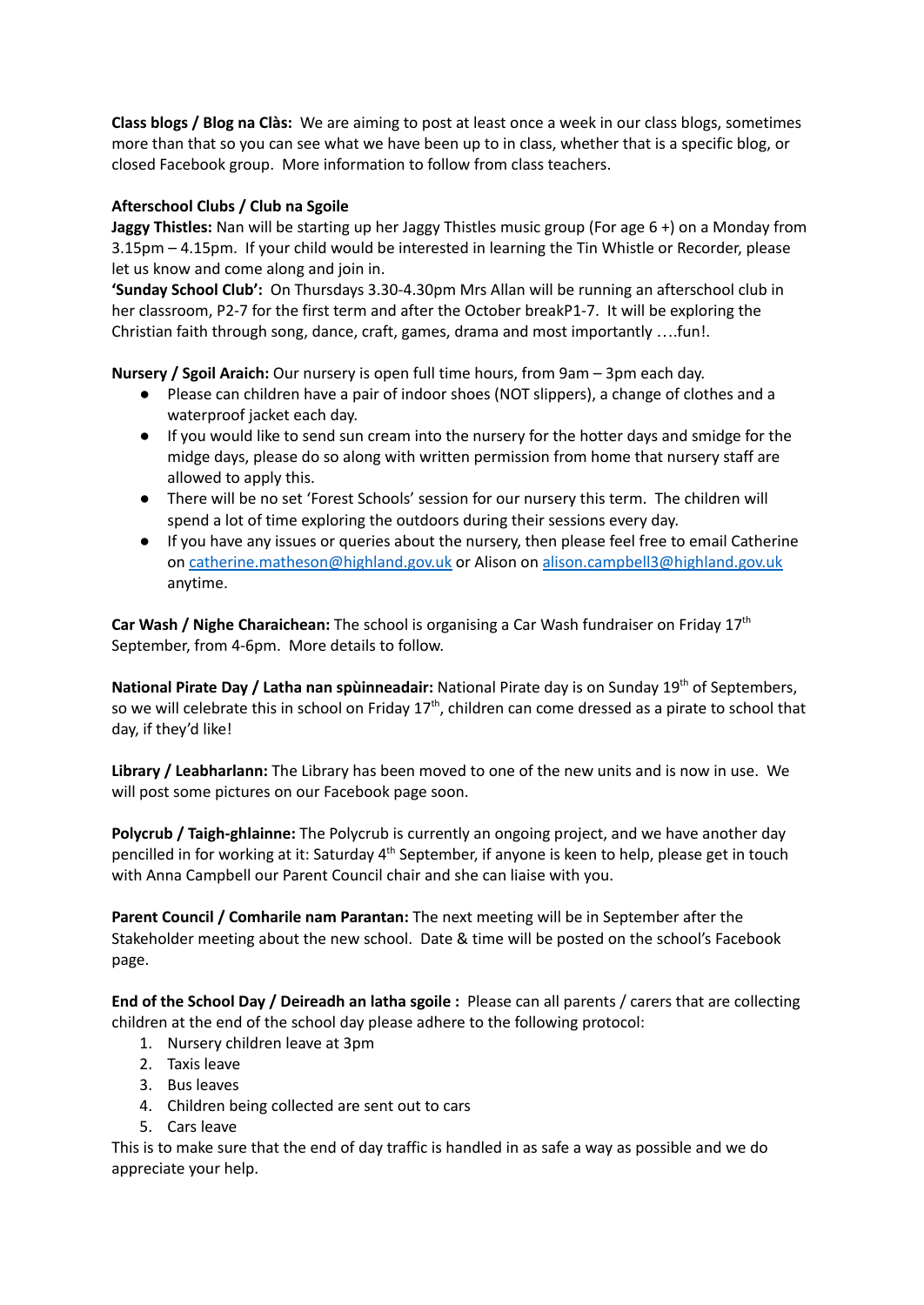**Headlice / Mialan:** Please can you check your child's hair on a regular basis.

**In-service Days / Latha Treanadh:** Nursery & School will be closed on Monday 13<sup>th</sup> and Tuesday 14<sup>th</sup> September for staff training.

# **Term Dates 2021-22**



Please call or email any time. Your support makes an incredible difference to our school and we consider you all a part of our team.

I look forward to seeing everyone over the course of the term.

Tapadh Leibh / Thank you,

Vicki Parfitt

Head Teacher / Ceannard Dunvegan Primary School / Bun Sgoil Dhun Bheagain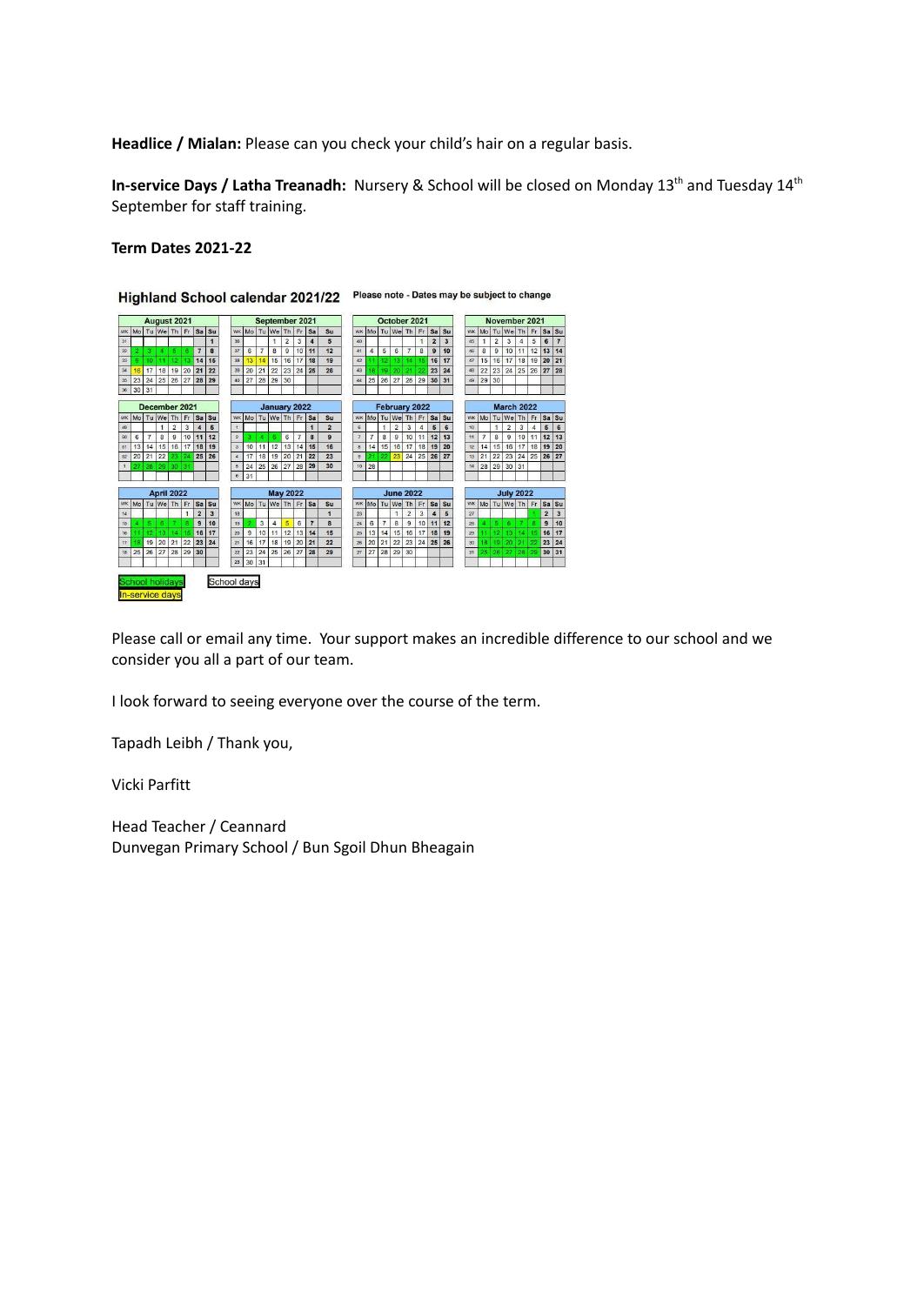## **Current Covid Regulations/ Updates August 2021**

- Face coverings should be worn by adults wherever they cannot keep physical distance with other adults. There is no requirement for strict physical distancing between children and young people in schools, although maintaining distancing between secondary school pupils is encouraged where possible.
- **●** The revised approach to contact tracing means that groupings (sometimes referred to as "bubbles") are no longer required to be maintained in schools.
- Children and young people can now engage in all drama, music, PE and dance activity in schools, indoors and outdoors.
- After school clubs run by staff can be conducted. The outdoors should be used, where possible.
- Adult visitors to schools should be strictly limited only to those that are necessary to support children and young people or the running of the school.
- Young people aged 12 and over are required to wear face coverings. This means that children aged 5-11, who were previously asked to wear face coverings, no longer need to do so.
- Supply staff and other visitors e.g. visiting teachers, psychologists, nurses, social workers, youth workers, outdoor learning specialists, HEI tutors and those providing therapeutic support, can move between schools where necessary.
- Parental volunteers may support staff for outside activities.
- if parents/carers are dropping off children, they should wear face coverings.

# **Contact Tracing**

From 9th August, the approach to contact tracing of U18s, including in the school environment will be adjusted better to reflect the evidence and data re: risks of infection and transmission amongst close contacts in this age cohort, and in the school environment.

From 9th August, only those close contacts aged under 18 who are at the highest risk of being exposed to infection will be directly contact traced by Test and Protect, and asked to self-isolate until they have received a negative PCR test. Test and Protect will focus on identification of household, overnight (sleepover) or clear, prolonged close contacts.

From 9th August, schools and ELC settings will no longer be as extensively involved in supporting contact tracing. They may be requested by Test and Protect to support identification of any adult, staff or clinically vulnerable U18s who are not fully vaccinated and who have had unusually close or prolonged contact with an index case, so that tailored public health advice can be provided as per the policies described above.

The approach of requiring whole classes or groupings of pupils to self-isolate as close contacts will no longer be followed in normal circumstances. However, to ensure that any potential lower-risk contacts in the school environment are provided with public health advice on vigilance for symptoms and other key matters, schools and ELC settings should send "warn and inform" letters to staff, parents/carers and young people in relevant classes or year groups when they are made aware of a positive case. Those lower-risk potential contacts in the school/ELC environment will not be advised to self-isolate or seek a PCR test.

The "warn and inform" letter that schools should send to parents/carers and staff in the event of a positive case should advise them of the facts and:

• make clear there is no requirement to self-isolate unless contacted by Test and Protect and advised otherwise

- advise recipients to be particularly vigilant for symptoms and to self-isolate immediately and book
- a PCR test if they become symptomatic